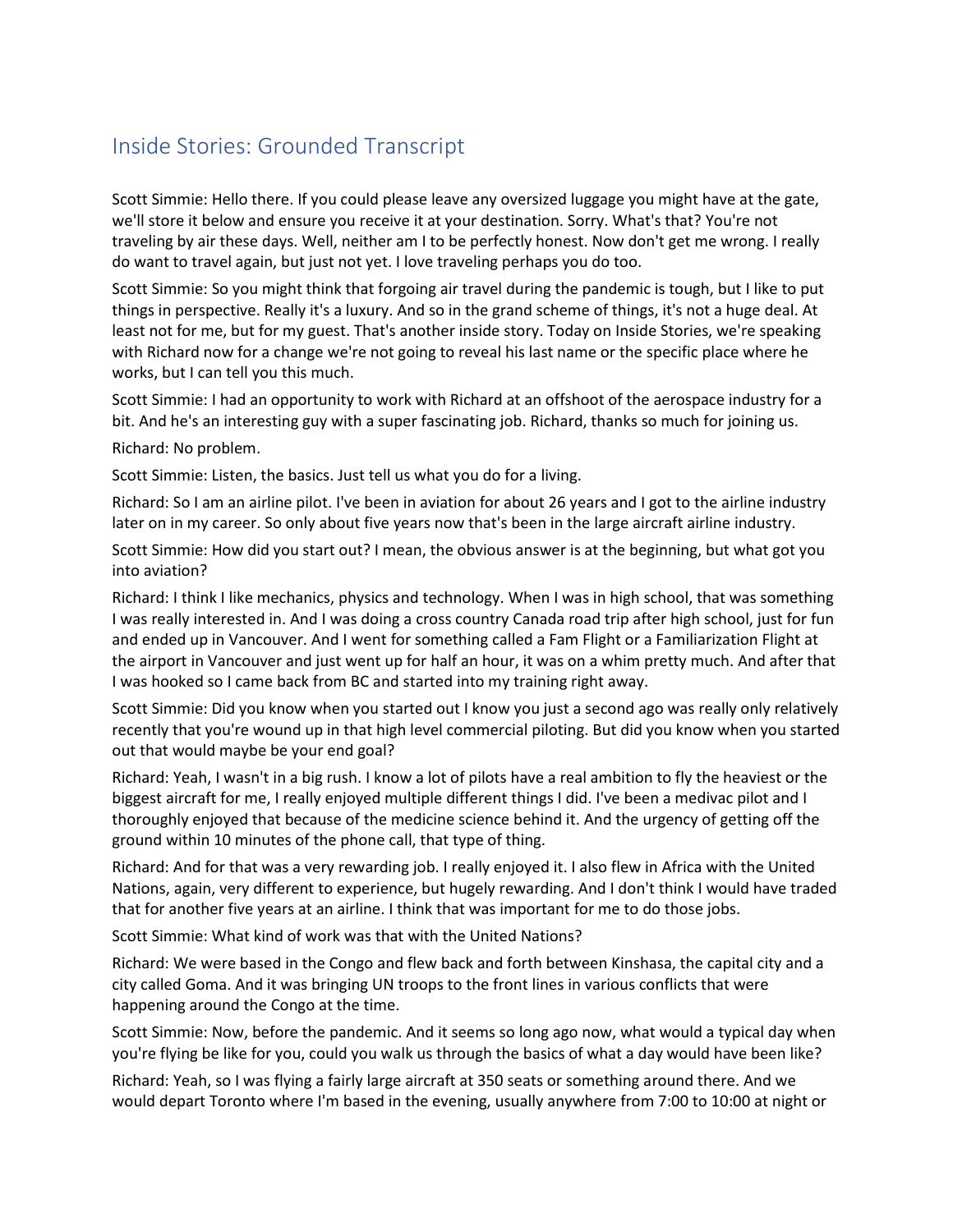something like that, and fly to multiple locations in Europe, that was the predominant route. So either the UK or even Athens, Rome, Spain, Portugal, multiple cities, and once in a while, down to the Caribbean as well, those were usually handled by a smaller aircraft.

 an hour to 40 minutes to program the flight plan into the computers and double-check everything. Richard: So we get to work, usually pick up your flight plans and paperwork and meet at the crew room and then go over all the weather and flight planning, fuel planning for the trip for the crossing, and then make your way down to the aircraft and start the cockpit setup, which takes about anywhere from half

 airborne and on your way to Europe. Richard: And then you start off with your briefings to the other pilots. You go through all the settings are double checked by both pilots, and then you start boarding the aircraft and shortly thereafter, your

 Scott Simmie: And that process that you were talking about that takes place in the airport, that crew meeting, what happens there. And is that a detailed or time-consuming thing, or is it a fairly casual, fast process?

 Richard: It's it depends. Sometimes it's a fairly simple flight. There's not a lot of weather concerns. You met a pilot before when you show up to fly with them, so a bit of a meet and greet and then a review of can talk with a dispatcher on the phone, it's a bit of a meet and greet with the other crew member. You may not have met that person ever because fairly large companies, there's a good chance you've never the flight plan.

Richard: So it can get fairly technical if there's issues like weather or maintenance issues or special passengers, things like that. And that can take a long time, but generally it's a fairly quick process.

Scott Simmie: You mentioned in the cockpit going through things and double checking, we've all seen movies where there's a brief scene in the cockpit and people are going through a checklist. What exactly is a checklist? And why is it so important? Why is it part of every single flight?

 the last 15 or 20 years that the industry came to the conclusion that humans make errors. And there's Richard: Aviation has learned through the worst possible methodology over time, which is crashes where everybody dies and that's really tragic. And so we take those lessons very seriously. And I would say a large portion of aviation disasters these days are caused by human error. And it wasn't until I'd say no way to train someone or to just hire the right person or anything like that.

 Richard: Everybody makes errors, experts, new people, it doesn't matter. So the way they control that is with something called an error trap. So when we make an error, we have two people in the cockpit. And one will notice the error or procedure will make the error present itself and our computer systems on board, there's lots and lots of checks and balances which will bring the error forth. And checklists is one of the methods that error traps.

 Richard: So we do what's called a read and do, so that's one method. When you got a long list of things you got to do is you just read the checklist and then you do it, another way is to have a flow. So you go through the cockpit, there's hundreds of different switches that all have to be in the right position. And those are generally memorized by the crew members.

Richard: And so you have, for example, a Prestart Flow. Go through all the switches in a particular pattern, but in the right order. And then you go through a checklist of the critical ones that are going to cause problems later and read the item to the other crew member. And the other crew member checks that item and says, "Yes, that is in the correct position or check." That's what checklists do. And they're a very effective error trap.

 Scott Simmie: How do you make it so that a checklist doesn't seem routine? I'm thinking, if there was something that I had to do at my job every day, it would be easy over time to just go, "You know what? I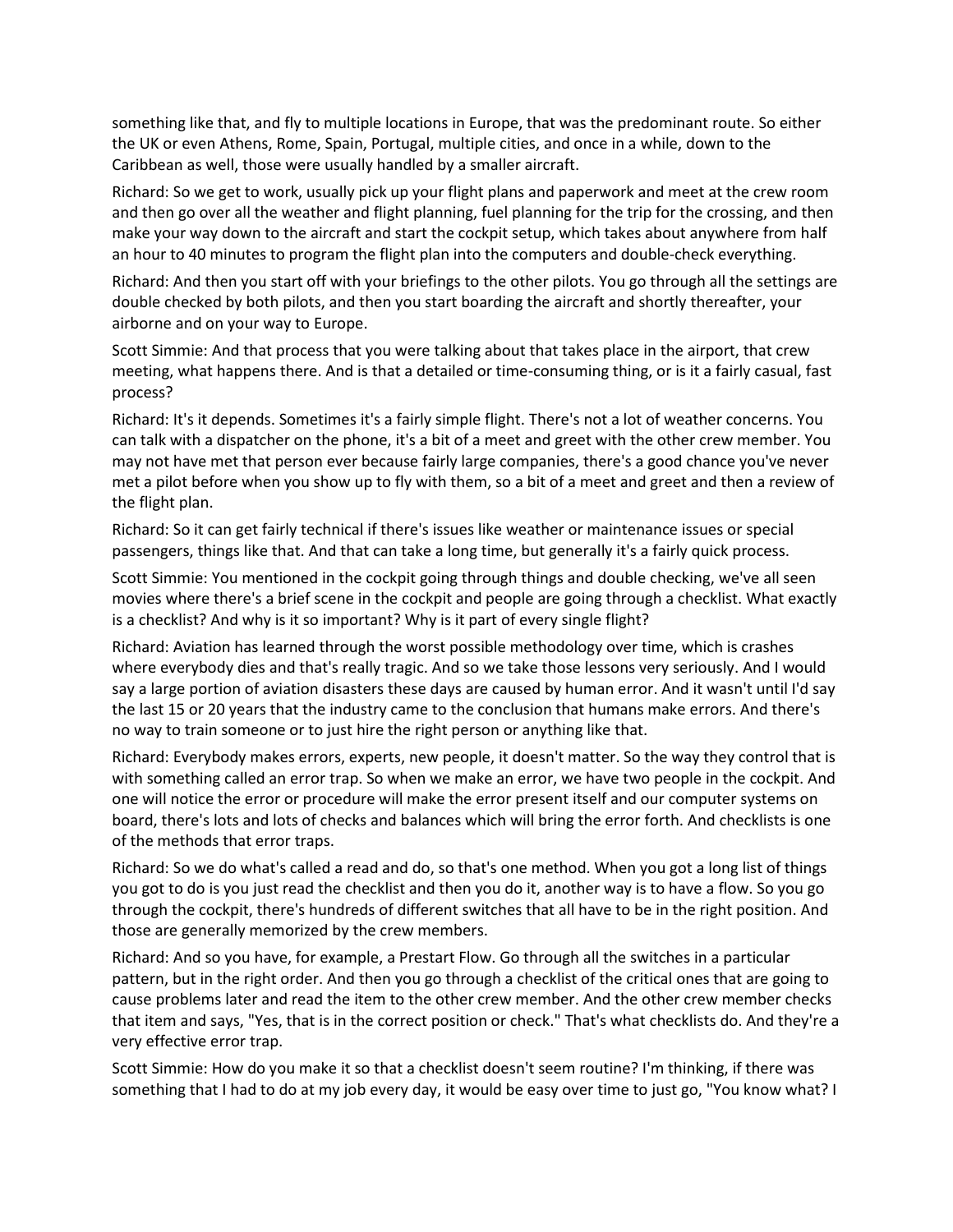know this." And to just not give it 110% of your attention, is it just simply because what you're doing is so important?

Richard: Yeah. I think there is well-documented cases again, where there's been a crash or a major incident, and it comes back to those human errors. And what you're talking about is something called SOP Drift or Standard Operating Procedures, drifting away from them. And that really comes down to the professionalism of pilots and also the culture of the company that they work at.

 different pilots would do the same task in different ways, because that's the way they wanted to do it. person before ever. And we get into a plane and it's like being a member in an orchestra, you have to Richard: Many companies that have failed and gone through accidents, had a bad culture where And that's really bad. As I said before, you could meet a pilot in the crew room and have never met that play your part. So standard operating procedures are the only way to ensure everybody plays the right part every single time. And it's absolutely perfect.

 understands the technical procedures very well. And some of the investigations that I've read where Scott Simmie: I've read a couple of longer articles in Vanity Fair or New Yorker about airline disasters, where the journalist in this case, I think his last name is Longevits, but he is also a pilot. So he human error has been involved, it's like there's been a lapse of judgment or someone made a decision because they felt pressure on them.

 aviation. And could you just briefly explain what that human factors means and how we try and use Scott Simmie: And I've read further that there's a whole area of this that's known as human factors in what we know about human factors to prevent incidents from occurring?

 referring to is what's generally referred to is called hazardous attitudes. So in Canada, we study some of in the US there was a lot of military pilots pulled out of military service and then put into the airline Richard: Yeah. So human factors in aviation can have a wider application, but I think what you're the major hazardous attitudes that have led to incidents and accidents like machoism or resignation or impulsivity. These are some examples of them. In the past, a good example of a hazardous attitude was industry.

Richard: And the captains tended to be very authoritative and they somewhat belittled the first officers in some other countries around the world due to social pressures. This is very common as well. So what happens is the aircraft gets into a situation, whatever gets it there is irrelevant really, but the first officer notices the problem, the captain doesn't and the first officer doesn't feel like he can speak up because the captain is being very authoritative or maybe it would dishonor the captain.

Richard: And the situation is allowed to progress to a very dangerous state before something is done, or in some cases, it progresses to the point where the aircraft is actually crashed and everyone was killed in the incident. So these are something that we try and study, and I go back to standard operating procedures, because it's very simple to identify a standard operating procedure for a given task.

Richard: And as soon as you step outside of that procedure, both crew members know instantly that you're in the gray area and you shouldn't be there unless there's a very good reason to be doing it a different way. So you removed that problem where people don't want to speak up because you just made it a rule that they have to speak up. And maybe the captain won't be offended because he knows it's an SOP and he's expecting someone to speak up. So again, these issues of being minimized to the greatest extent possible by SOPs.

Scott Simmie: When the pandemic hit really in March in North America, things happened fairly quickly. People were being told, don't travel. If you are abroad, come home. How quickly did you realize this was going to impact your work? And what was that like for you?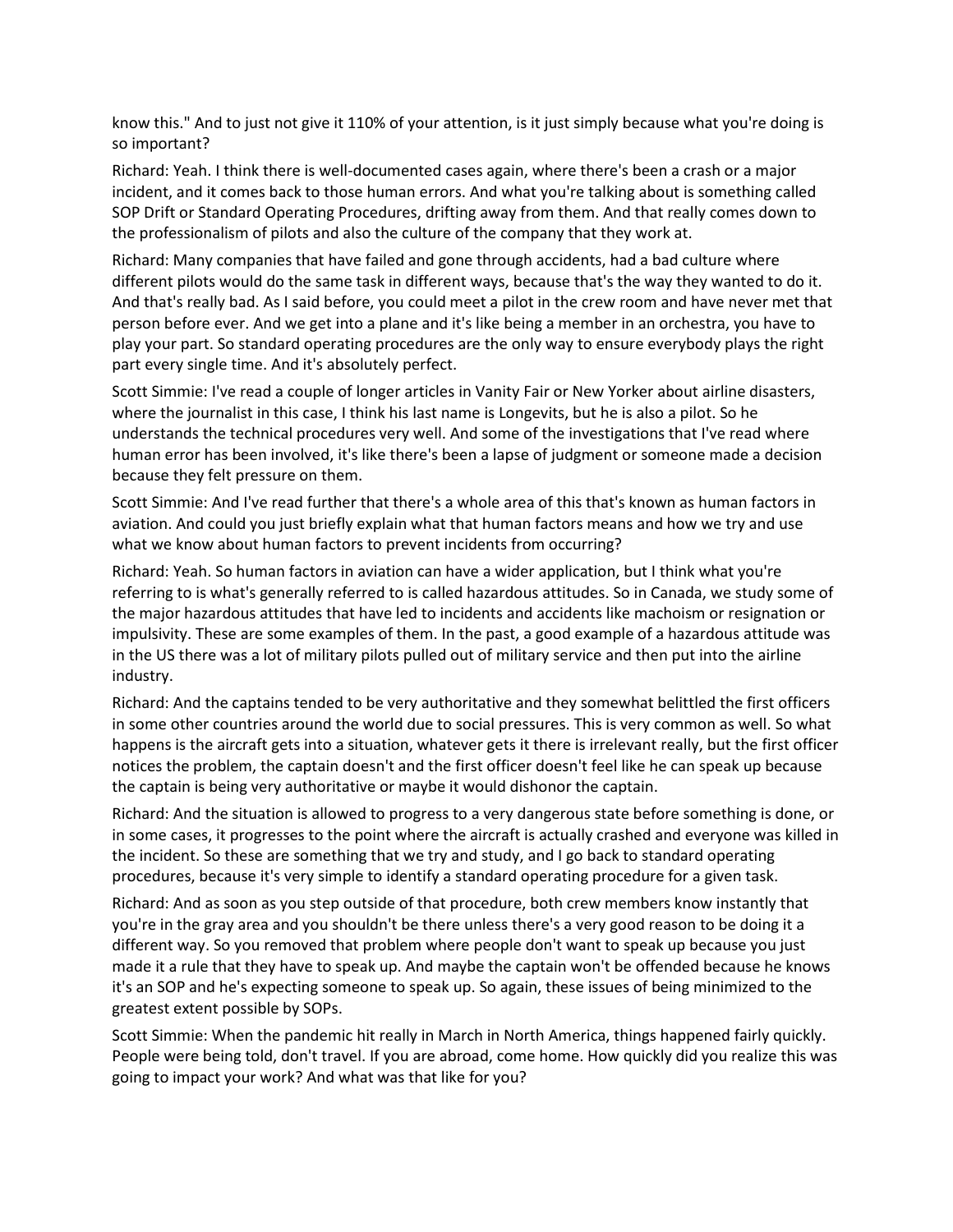Richard: Initially? I didn't really think it was going to be that bad. And then we started to do repatriation flights where we'd fly somewhere empty and just bring people back then I knew it was pretty serious. And I remember my last flight was down to the Caribbean and back. And it was pretty shocking to realize that that's it. I think for a really large portion of the aviation industry, in the pilots anyway, piloting is carried in your persona somewhat and your identity and for the industry to have that just ripped from under them is being extremely hard for a lot of people.

Scott Simmie: I can imagine. And I imagine it must've felt really pretty eerie to be flying an empty aircraft down and coming back with people, it just must've been so tangible in a way that those of us who were not flying aircraft full of people and bringing them back home would not have an understanding of. What was going through your mind when you were having time to reflect on those days?

Richard: I think I was thinking about the company, the airline, to fly a big jet like that empty is incredibly expensive. And for the government to be making this instant change to everything we did. These airlines are operated on a fairly very thin margin of profit. And this is something that just it's unadoptable. You can't change fast enough to deal with something this big.

Scott Simmie: Have you been in touch with other pilots during the pandemic? And if so, what are you hearing from them?

Richard: Yeah, I've talked to lots of other pilots and it's a very serious situation. When you go flying the guy sitting next to you or the girl sitting next to you could be, different political stripes, are interested in different things or whatever. And you always got around conversations you didn't want to have, or you were polite and professional and it worked, there was never a problem in the cockpit. But now on Facebook there's groups that I follow and the amount of, I would say, insecurity in the comments is palpable.

Richard: People are fighting and being really, I would say, cruel to each other as social media tends to bring that out in people. But this is our group and it's really sad to see one person slamming on another person because they believe in masks or they don't where before it was pretty simple, you went out and got your job done. But maybe, that guy is married to a flight attendant and they both have lost their jobs and they have two kids and a mortgage, and this is a disaster. So it's easy to see why people are so emotional.

Scott Simmie: Is some of the same divisiveness that we've seen largely in the United States since the pandemic took hold, is some of that seeping into these groups as well. Do you sense that?

Richard: Yeah, it definitely is. And I feel like when we fly a plane, we do it based on procedure and physics and science, and it's a fairly straightforward process once all of those things are considered and the situation we're in now, the science is barely in its infancy in order to deal with this. And the other issue is that the goal is to do a whole bunch of precautious things and have nothing happened.

Richard: And that would be the idea, right? We all have a huge lockdown and it just goes away and life is normal, but it's a balance between destroying the economy and preventing widespread deaths due to COVID. And I don't think it's really clear what the line is everyone's is going through this for the first time.

Scott Simmie: There are obvious economic implications for anyone whose work has been impacted, but I'm guessing there may be other implications for pilots once you've been out of the cockpit for a certain period of time, whether it's six months or a year, is there a process before you can fly again?

 just pick whatever job you want in a skilled job, you could be an electrician, or you could be a surveyor Richard: Yeah. That's a really big issue. And the government is teetering on a decision right now on whether or not to back airlines financially or any companies for that matter. And to give a comparison,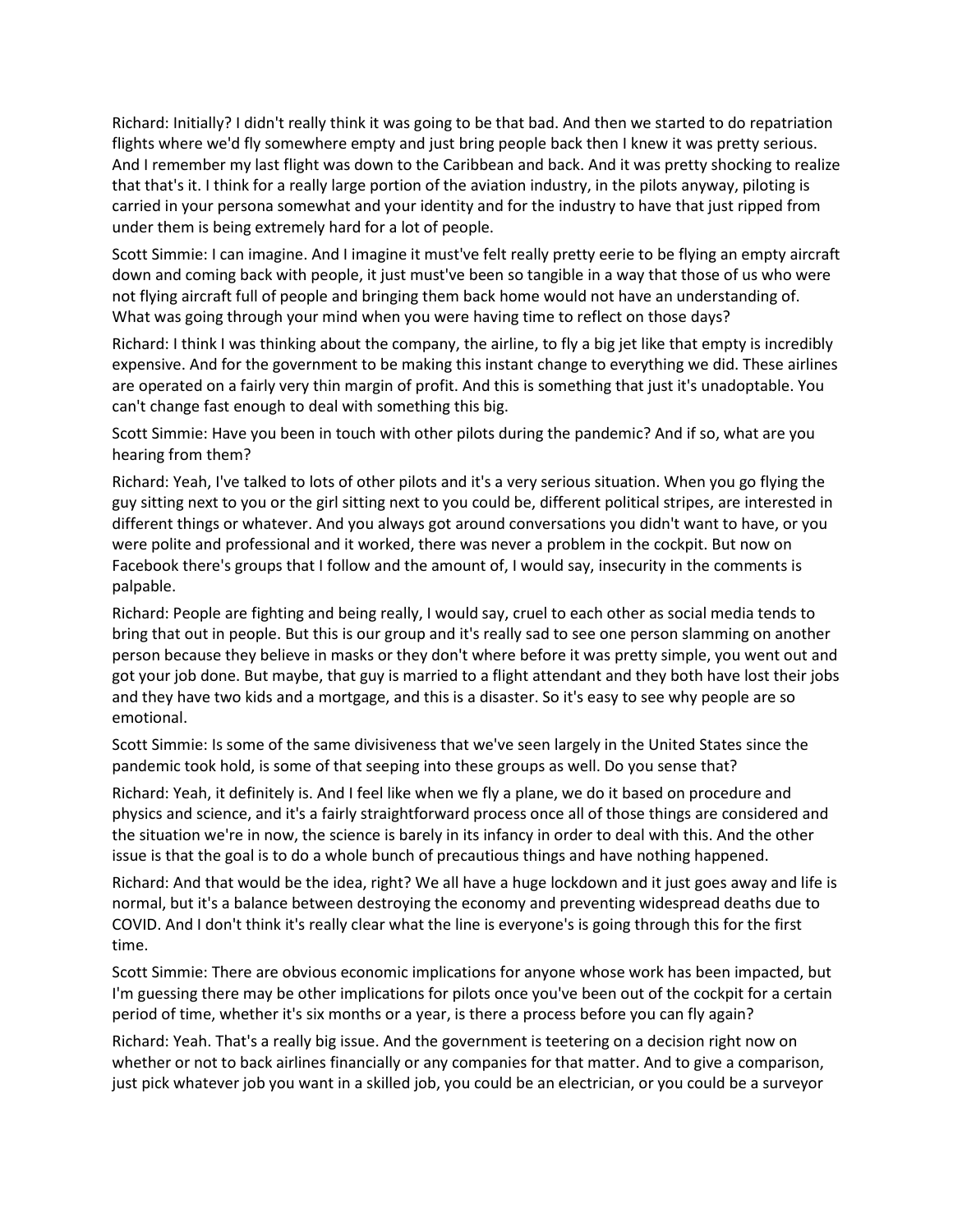or something like that. If you were to take six months or a year off your qualifications would be totally intact, wouldn't have to do any retraining or anything.

 Richard: But if the airlines actually fail, a lot of those pilots will leave and go to other jobs. And if a pilot doesn't fly for six months, they have to do retraining. And if they don't fly for two years on the type of aircraft they're trained on, they have to redo the entire training course, and that can be worth 30, \$40,000.

Richard: And I don't think that forethought is being put into the decision to back these airlines. A lot of other countries around the world are doing that. And I think it's important for Canada to do it because if airlines fail in a big way in Canada, they won't come back for quite a while I think.

Scott Simmie: I looked up a couple of numbers just before we had this conversation. And one that really struck me was that since the beginning of this US airline carriers have grounded 1800 major aircraft that were in use earlier in the year. So I'm trying to think, one jet's big, five jets are a lot of jets, 1800 aircraft.

Scott Simmie: Now with a car, sticking a car away for a couple of months. That's not such a big deal, but I understand it's a much bigger deal with a passenger jet. You don't have to give us all the details, but what happens to a jet when it's taken out of service for an undetermined period of time?

 things impact the function of the aircraft. And so what happens is the airline has to continue to maintain Richard: So I'm not an engineer, so I don't know the exact procedure, but basically a jet is designed and meant to fly everything from the regular thermal changes that it goes through as it climbs and descends, to the fluids, hydraulics, motors that are running sediment, that happens in tanks and fluids, all of these all of the aircraft that are sitting there doing nothing.

 Richard: And the only way to stop that is to go through a lengthy mothballing procedure where the fluids are drained and maybe a particular storage fluid is refilled into the system. That's designed to sit for long periods of time. It's also quite an expensive procedure. And then to reverse it again is also extremely expensive. And some airlines are spending millions of dollars a month on leases for aircraft that would have been generating revenue in and now are sitting on the ground. So the ramifications of this are just colossal for airline operations.

Scott Simmie: What do you miss most about your job, obviously, the regularity of it and the paycheck? But I'm looking to see if there's more of an emotional connection with what you do.

 rainy cloudy day. And maybe it's been like that for a week and you get in the plane and you take off and Richard: There's an experience that maybe only pilots can relate to, but it's amazing to go to work on a you climb out over the clouds. And when you pop out on top of the clouds, it's sunny and it's like this ocean of white fluff, it's quite an inspiring experience. And I miss it. I really do.

Scott Simmie: If we look back on aviation history, there's a really rich tradition of amazing firsts. First crossings of San Francisco to New York. And of course, Charles Lindbergh crossing the Atlantic to Paris and the spirit of St. Louis comes to mind, is there one aviation feat that you really admire? And if so, why?

 Richard: I think that some of the more recent ones were, I think it was called Voyager. They flew all the way around the earth. Non-stop and I actually saw that aircraft at the Aviation Museum in Washington was a fairly remarkable design. That's a pretty amazing one. And we're getting into things now where you have solar powered aircraft that can fly indefinitely. They charge enough battery power to keep it running at night and recharge during the day. I think those are pretty incredible.

Scott Simmie: I recall watching that particular flight that you're talking about, and my recollection is that Burt Rutan, who is an aircraft designer of great renown, that he designed that aircraft scribble it down